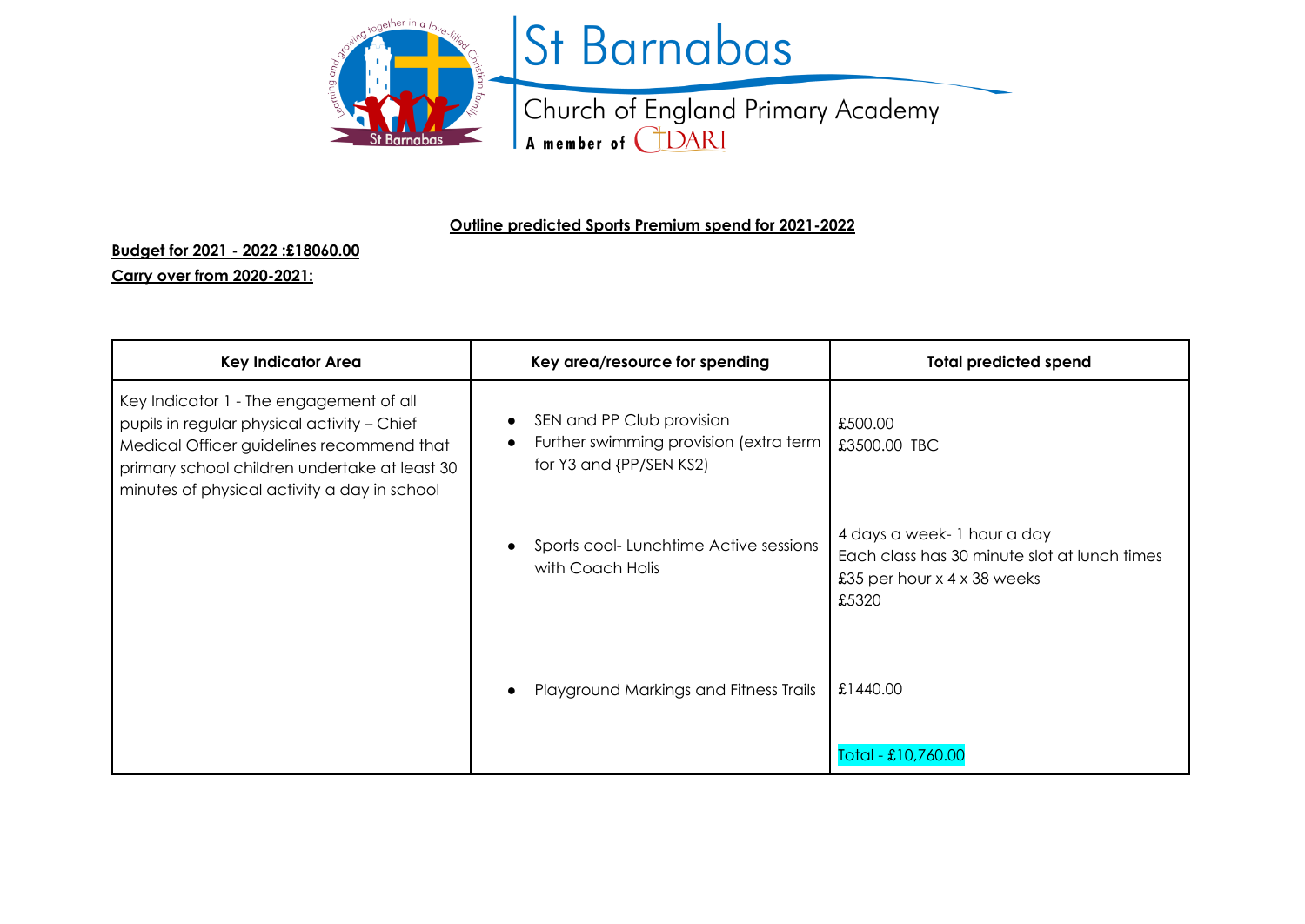| Key Indicator 2 - The profile of PE and sport<br>being raised across the school as a tool for<br>whole school improvement | Sports Leaders/Ambassadors uniform                                                                                                                                                                                                                | £100.00<br>Total - £100.00 TBC                                                                                                                                                                   |
|---------------------------------------------------------------------------------------------------------------------------|---------------------------------------------------------------------------------------------------------------------------------------------------------------------------------------------------------------------------------------------------|--------------------------------------------------------------------------------------------------------------------------------------------------------------------------------------------------|
| Key Indicator 3 - Increased confidence,<br>knowledge and skills of all staff in teaching PE<br>and sport                  | CPD and Supply Cover<br>Primary PE Passport App<br>Specialist Training by LCC for PE<br>Passport App with Jess Squires                                                                                                                            | £600.00<br>£500.00<br>£200.00<br>Total - £1300.00                                                                                                                                                |
| Key Indicator 4 - Broader experience of a<br>range of sports and activities offered to all<br>pupils                      | Year 5 PGL Visit (subsidised) - 30<br>pupils @ £50.00 + 2 pupils (PP) @<br>£100.00<br>Year 4 PGL Visit (subsidised) - 30 pupils<br>@£50.00 + 4 pupils (PP) @ £200.00<br>Rock and River subsidy for OAA visit<br>@£10.00 per child for Year 3 (30) | £1500 (at £50.00 per child and 2 x PP £50.00<br>per child )=£1600.00 in total<br>£1500 (at £50.00 per child and 4 x PP £50.00<br>per child) = $£1700.00$ in total<br>£300.00<br>Total - £3600.00 |
| Key Indicator 5 - Increased participation in<br>competitive sport                                                         | SLA Agreement with School Games                                                                                                                                                                                                                   | £1800 (max but may receive a refund)                                                                                                                                                             |